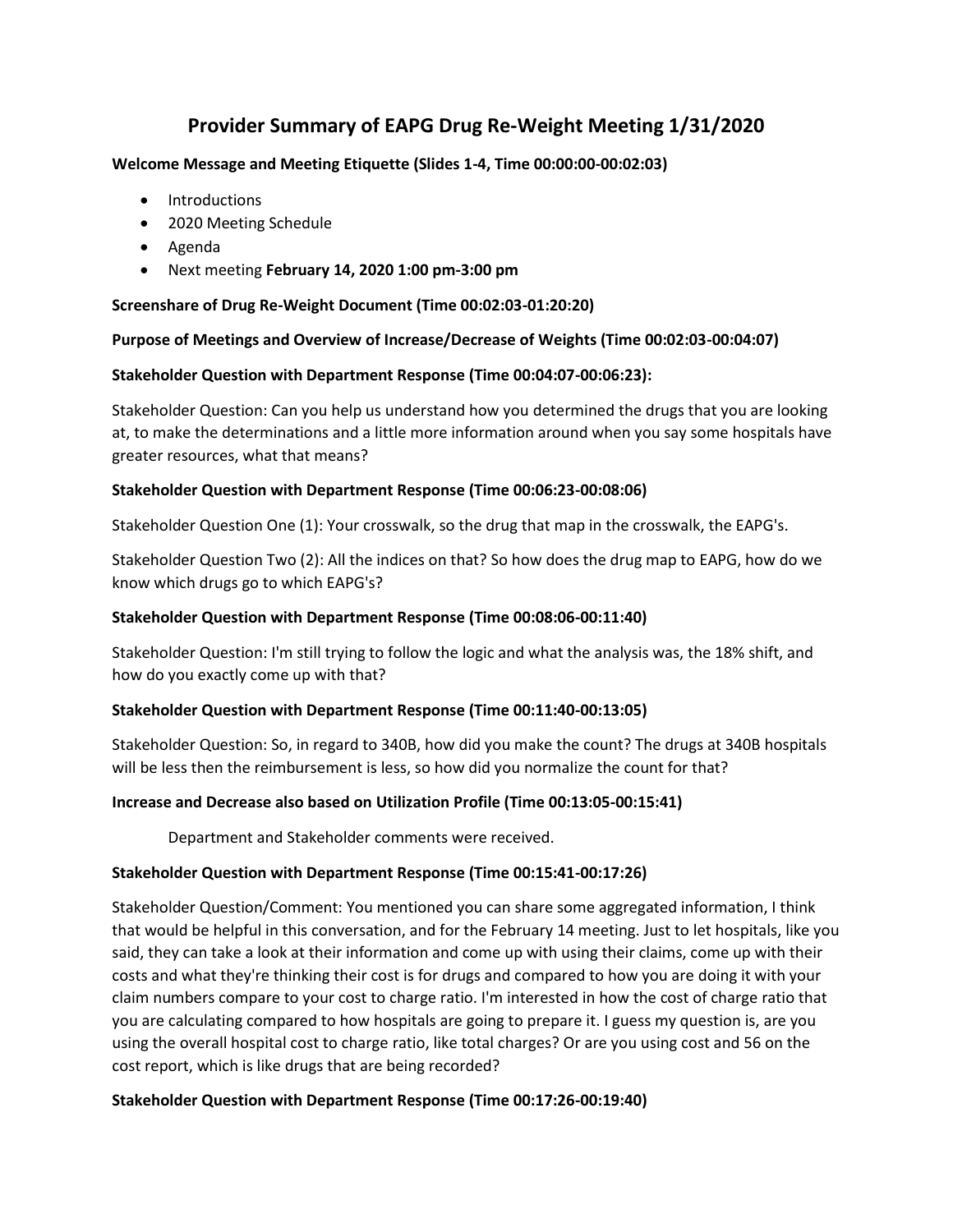Stakeholder Question/Comment: I have a question, but I wanted to give everybody else time to ask. Sorry, would it be possible, because it seems like the drug profile of each hospital would also be important. Is there a way that you could share, and I don't know if it could be like individual hospitals, but instead of absolute numbers like percentages, you know, is that a way to get around PHI? Just so I understand, I don't even know what drug it is, but the hospital drug profile, this percentage is CPA and then the urban, but I was wondering if you could tell me if there was a way.

### **Stakeholder Question with Department Response (Time 00:19:40-00:22:39)**

Stakeholder Question/Comment: Can you help us understand the vision for how this would play out? So, are you literally going to go into the EAPG rates by hospital? How are you going to do this?

Stakeholder Question/Comment: And will that require adjustments to the other known drug EAPG's?

Stakeholder Question/Comment: So, if you're a hospital that uses a lot of the high chemotherapy infusions specialty service lines, because those drugs are more expensive in that case, \$10,000 for administration, you have a high volume there. You actually could end up having a higher reimbursement reduction, something that you were on the lower end.

# **Stakeholder Question with Department Response (Time 00:22:39-00:24:28)**

Stakeholder Question/Comment: Can you confirm, is the differential listed on the slide an annual production or monthly?

### **Stakeholder Question with Department Response (Time 00:24:28-00:28:40)**

Stakeholder Question/Comment: Can the proposed EAPG weights be provided so we can write it against our volumes?

Stakeholder Question/Comment: how often will we update these percentages?

### **Pros and Cons of Utilizing ASP as a Reference (Time 00:28:40-00:30:43)**

Department and Stakeholder comments were received.

# **Stakeholder request for Department to review reimbursing by dose (including 340B) (Time 00:30:43- 00:34:56)**

Department and Stakeholder comments were received.

### **Goals and funding for a Drug Survey (Time 00:34:56-00:39:44)**

Department and Stakeholder comments were received.

# **Budget impacts to drug reimbursement changes, forming formularies and possible drug restriction options (Time 00:39:44-00:44:52)**

Department and Stakeholder comments were received.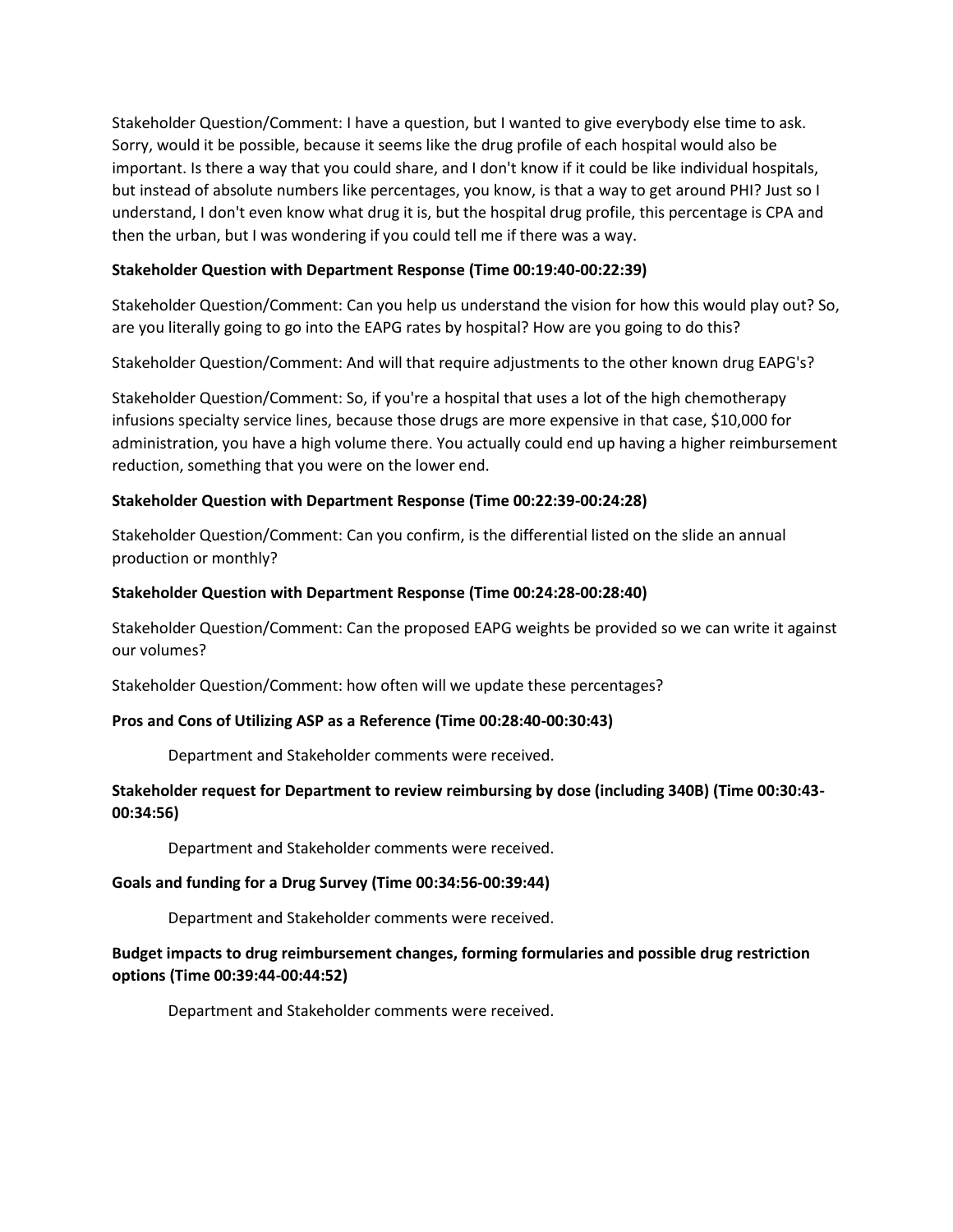### **Stakeholder Question with Department Response (Time 00:44:52-00:50:16)**

Stakeholder Question/Comment: I have a question. And I guess this is for hospitals, so the long-term plan, the best-case scenario is July of 2022. Is there a way to get a validated way to get the cost in a point of time survey, like for now? Is that something that would be possible?

Stakeholder Question/Comment: Okay, I guess my question was, is there a way that a survey like that could be either redone, and I don't know because it sounds like I'm guessing the level of validation needs to be done is pretty significant, but could that be redone within the next five months? And, that could be more of the basis.

Stakeholder Question/Comment: And who is it that did the survey?

# **Stakeholder Question with Department Response (Time 00:50:16-00:54:23)**

Stakeholder Question/Comment: I realize 340B reduced cost is factored into the model with the CCR's, but isn't that an additional discount to the medical Medicaid program with an additional 20% is taken due to the UD modifier? When you are looking at the cost of charge ratios and you are figuring out who is 340 B and then you are trying to account for what the weight would be, then you add 20% of the weight to account for the -20% for the 340 B calculation within the weight.

Stakeholder Question/Comment: Would you explain briefly for us, 340B 20% reduction policy?

# **JW Modifer: Will drug waste be reimbursed and why have the reporting requirement? (Time 00:54:23- 00:57:55)**

Department and Stakeholder comments were received.

# **Stakeholder Question with Department Response (Time 00:57:55-01:02:47)**

Stakeholder Question/Comment: Can you share with every hospital on the information which is a lot of work but I don't know if that really gets to the cost to charge ratio, the panel of drugs that each hospital has, and I don't even know exactly where that's going but can you share that level of specific information that would allow hospitals to look at things. And it's still in my mind to the idea of how hospitals potentially split into peer groups. From what I understood so far, that does get more at kind of how we could potentially, how you all could potentially split. If that is the right direction.

Stakeholder Question/Comment: Looking to share more broad data, and if there's any template that is created that we can help distribute or something for hospitals, that makes it easier for hospitals to look at their own data. But you can put your own data in, and this is one model in this is another, and this is the impact, we are happy to share that.

### **Break (Time 01:02:47-01:03:35)**

# **Stakeholder Question with Department Response (Time 01:03:35-01:09:00)**

Stakeholder Question/Comment: So, we've got cost to charge ratio based on cost 73, pharmacy cost, 340 B, whether or not incorporates 340 B, I think that is whether or not it is the handle of the drugs, whether it is rural TPA or a large percentage. We've got something, I guess, what are the ways that you could potentially put it into peer groups? So, so say you got all that information, that is something I don't know yet, so I just wanted to see.